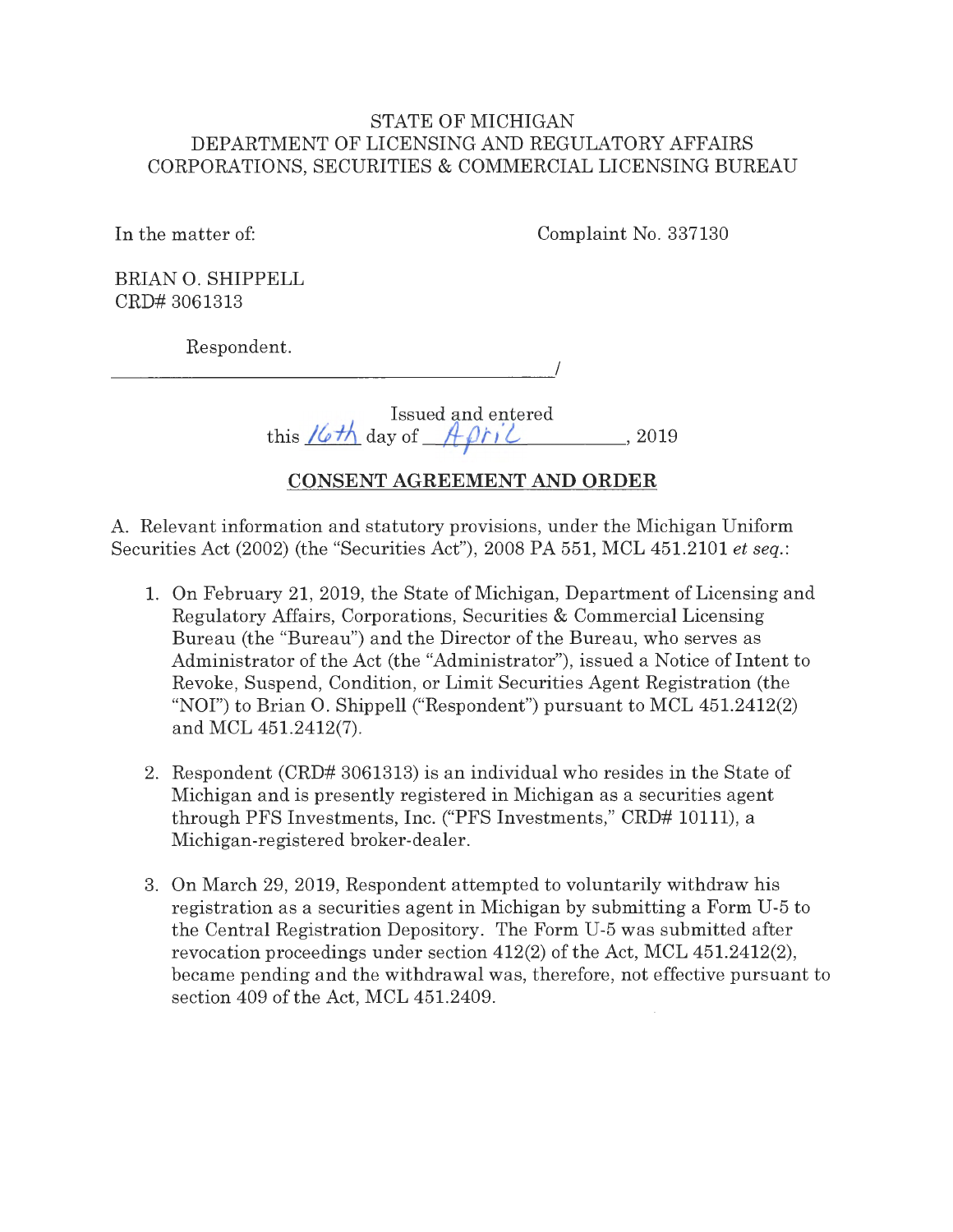## B. STIPULATION

Respondent and the Administrator (collectively, "the Parties") agree to resolve Respondent's registration status in Michigan under the following conditions:

- 1. The Parties agree that, effective upon entry of the attached Order, Respondent's registration under the Act will be withdrawn, and the NOI is resolved without further action by the Parties.
- 2. Following entry of the attached Order, the Bureau will file a Form U6 reflecting the Parties' resolution of the NOI under this Consent Order. This Consent Order is a public record required to be published and made available to the public, consistent with section 11 of the Michigan Freedom of Information Act, MCL 15.241. The Bureau currently publishes copies of orders issued under the Act to the Bureau's website.
- 3. Respondent agrees to comply with the Securities Act in connection with all futme conduct and activities, including but not limited to, ensuring that he is registered or exempt before effecting any further secmities transactions in Michigan and ensuring that any securities he offers or sells in Michigan are registered or exempt.
- 4. The Parties agree that the Administrator is permitted to use any of the facts set out in the NOI if and when considering future applications for registration by Respondent, and Respondent agrees to waive any assertion or claim under MCL 451.2412(9), which would otherwise bar the Administrator from consideration of such facts in making her determination.
- 5. Respondent agrees to comply with any reasonable investigative demands made by the Bureau in the future for purposes of ensuring compliance with this Consent Order or the Securities Act.
- 6. The Parties acknowledge and agree that the Administrator retains the right to pursue any action or proceeding permitted by law to enforce the provisions of this Consent Order, and that failure to comply with this Consent Order may result in the reinstitution of the **NOI,** pending any action the Administrator chooses to take as a result of Respondent's failure to comply.
- 7. Respondent acknowledges and agrees that: (a) the Administrator has jurisdiction and authority to enter this Administrative Consent Order; (b)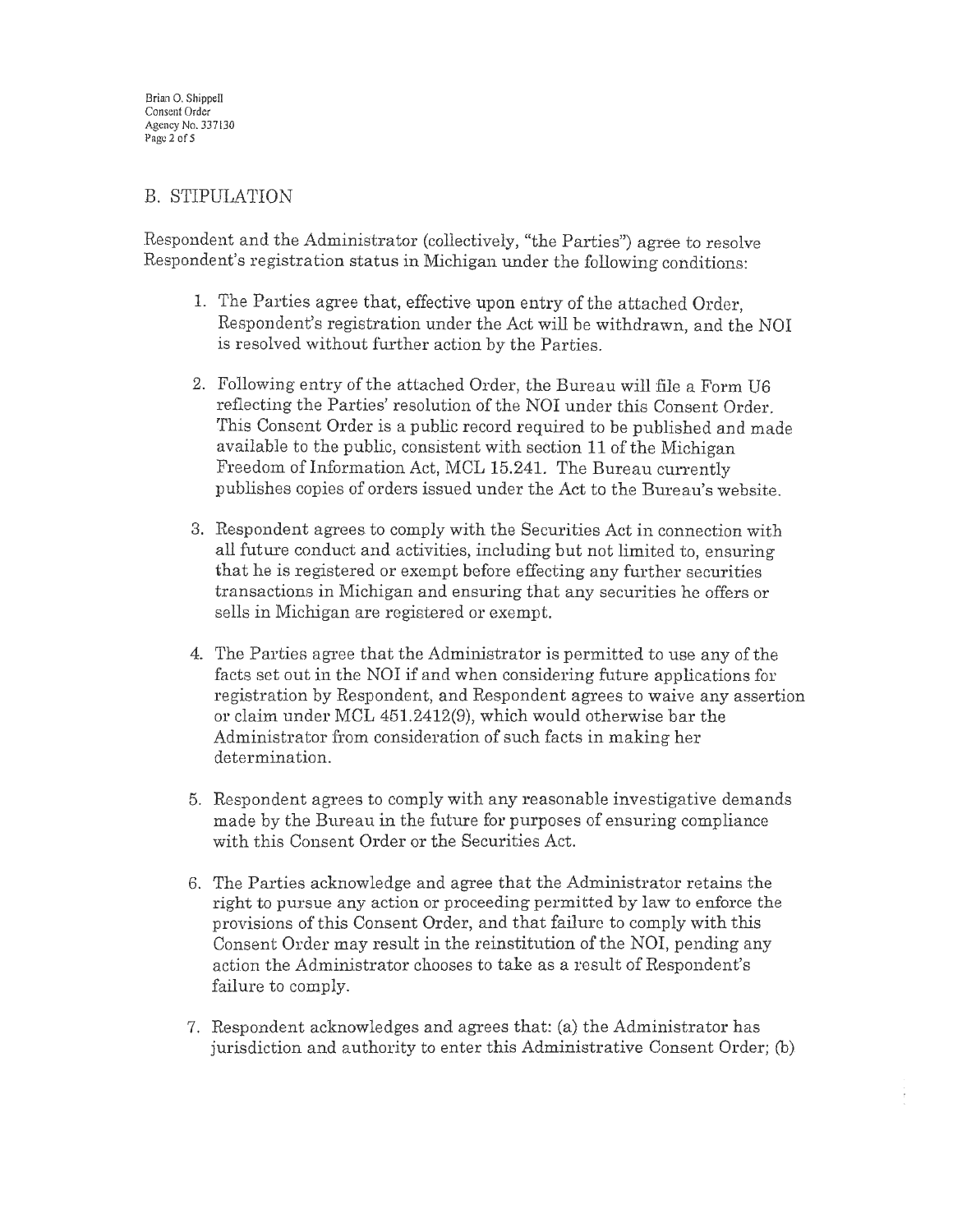the Administrator may enter this Administrative Consent Order without any further notice to Respondent; and (c) upon entry of this Administrative Consent Order, it is final and binding, and Respondent waives any right to a hearing or appeal of this Administrative Consent Order and the NOI under the Securities Act, the rules promulgated under the Securities Act or the predecessor Act, the Administrative Procedures Act of 1969, 1969, MCL 24.2401 et seq., or other applicable law.

- 8. The Parties acknowledge and agree that this Consent Agreement and Order contains the entire understanding of the Parties and supersedes and forever terminates all prior and contemporaneous representations, promises, agreements, understandings, and negotiations, whether oral or written, with respect to its subject matter. The Parties further agree that this Consent Agreement and Order may only be amended, modified, or supplemented by a duly executed writing signed by each party and approved by Order of the Administrator.
- 9. The Parties understand and agree that this Consent Agreement and Order will be presented to the Administrator for her final approval as evidenced by its entry, and that the Administrator may, in her sole discretion, decided to accept or reject this Consent Order. If the Administrator accepts this Consent Order by entering it, this Consent Order becomes fully effective and binding. If the Administrator rejects this Consent Order by refusing to enter it, the Parties waive any objection to submitting the Hearing Request for adjudication through a formal administrative proceeding and the Administrator remaining the final decisionmaker at the conclusion of that proceeding.
- 10. The Parties acknowledge and represent that: (a) each party has read this Consent Agreement and Order in its entirety and fully understands all of its terms, conditions, ramifications, and consequences; (b) each party unconditionally consents to the terms of this Consent Agreement and Order; (c) each party has consulted with or had ample opportunity to consult with legal counsel of his or her choosing prior to executing this Consent Agreement; (d) each party has freely and voluntarily signed this Consent Agreement; and (e) the consideration received by each party as described in this Consent Agreement and Order is adequate.
- 11. The Parties agree that they may execute this Consent Agreement in any number of counterparts, each of which shall be deemed an original hereof, but which together shall constitute one and the same instrument and agreement, and that facsimile or electronically-transmitted signatures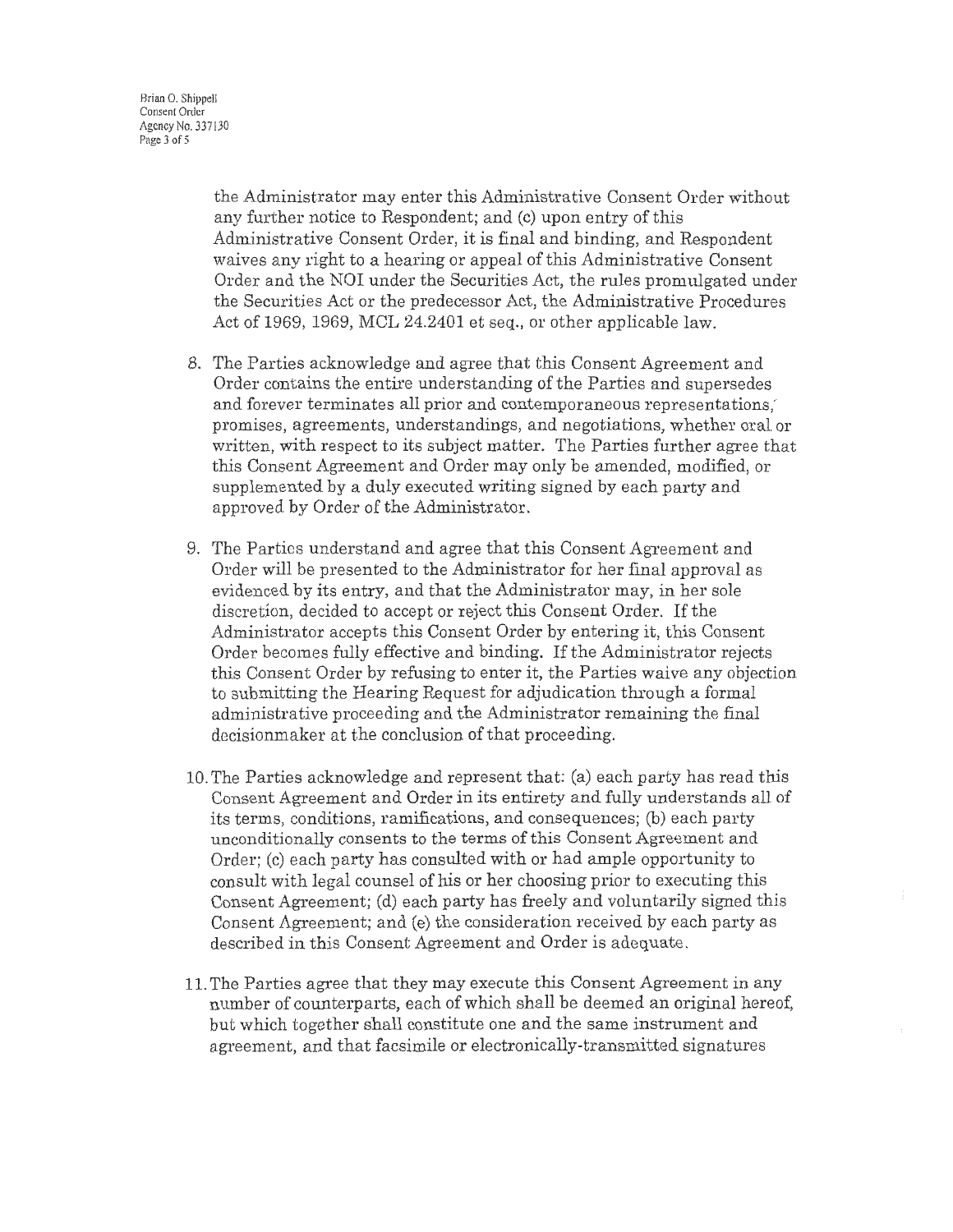may be attached to this Stipulation and shall be binding on such party as an original signature.

- 12. The Parties agree that facsimile or electronically-transmitted signatures may be submitted in connection with this Consent Order and are binding on that party to the same extent as an original signature.
- 13. The signatories to this Consent Agreement below represent and warrant that they have the legal capacity and authority to enter into this Consent Agreement on behalf of the named Parties and to bind the named Parties to the terms and conditions contained herein.

Through their signatures, the Parties agree to the above terms and conditions .

..-7 hipart

Brian O. Shippell, Respondent

Dated:  $\frac{\sqrt{3}}{2}$ 

Signed:

Signed:

Terry R. Weiss Attorney for Respondent

Dated: 4/4/2019 *i* 

Approved by:

Signed: <u>Dated:</u> Dated: Dated:

Lindsay DeRosia Acting Securities & Audit Division Director Corporations, Securities, & Commercial Licensing Bureau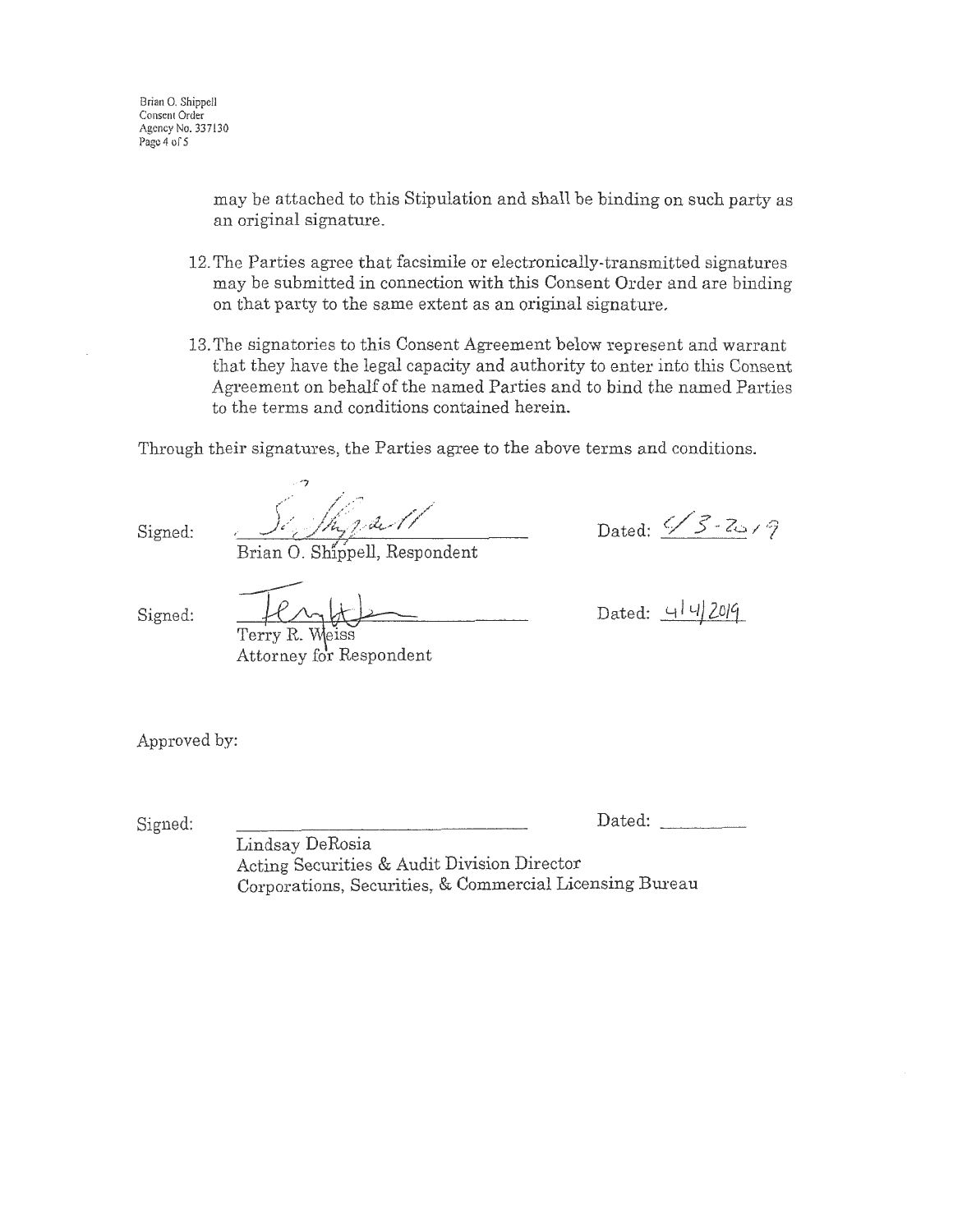may be attached to this Stipulation and shall be binding on such party as an original signature.

- 12. The Parties agree that facsimile or electronically-transmitted signatures may be submitted in connection with this Consent Order and are binding on that party to the same extent as an original signature.
- 13. The signatories to this Consent Agreement below represent and warrant that they have the legal capacity and authority to enter into this Consent Agreement on behalf of the named Parties and to bind the named Parties to the terms and conditions contained herein.

Through their signatures, the Parties agree to the above terms and conditions.

Signed: Dated: Brian O. Shippell, Respondent

Signed: Dated:

Terry R. Weiss Attorney for Respondent

Approved by:

Signed:

Lindsay DeRosia

Dated:  $\frac{4}{8}$ 

Acting Securities & Audit Division Director Corporations, Securities, & Commercial Licensing Bureau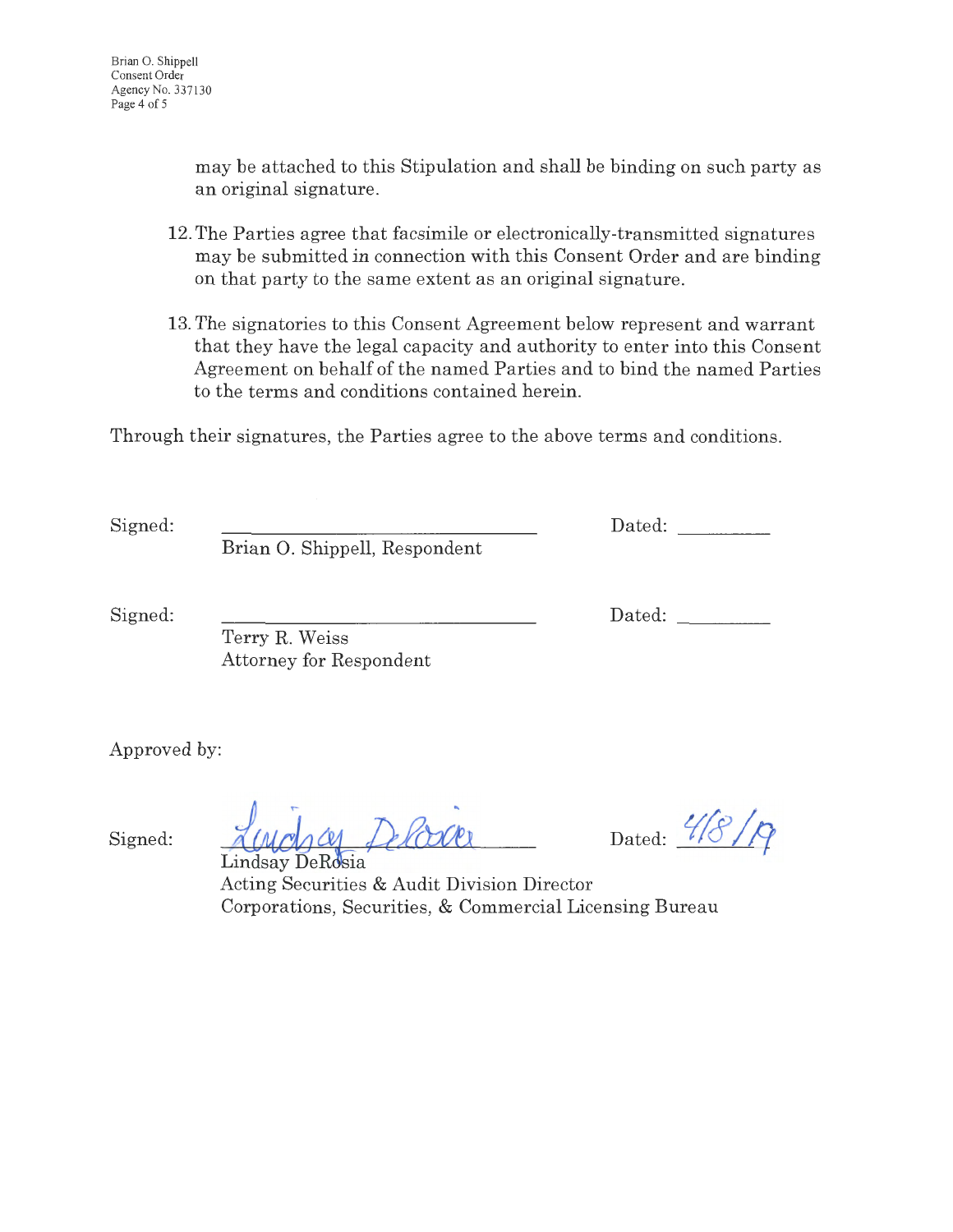Brian 0. Shippell Consent Order Agency No. 337130 Page 5 of 5

C. ORDER

NOW, THEREFORE, the Administrator ORDERS:

THE TERMS AND CONDITIONS OF THIS CONSENT ORDER ARE BINDING AND EFFECTIVE, IN ACCORD WITH THE FULLY EXECUTED CONSENT AGREEMENT CONTAINED HEREIN.

Julia Dale Administrator and Director Corporations, Securities & Commercial Licensing Bureau

Date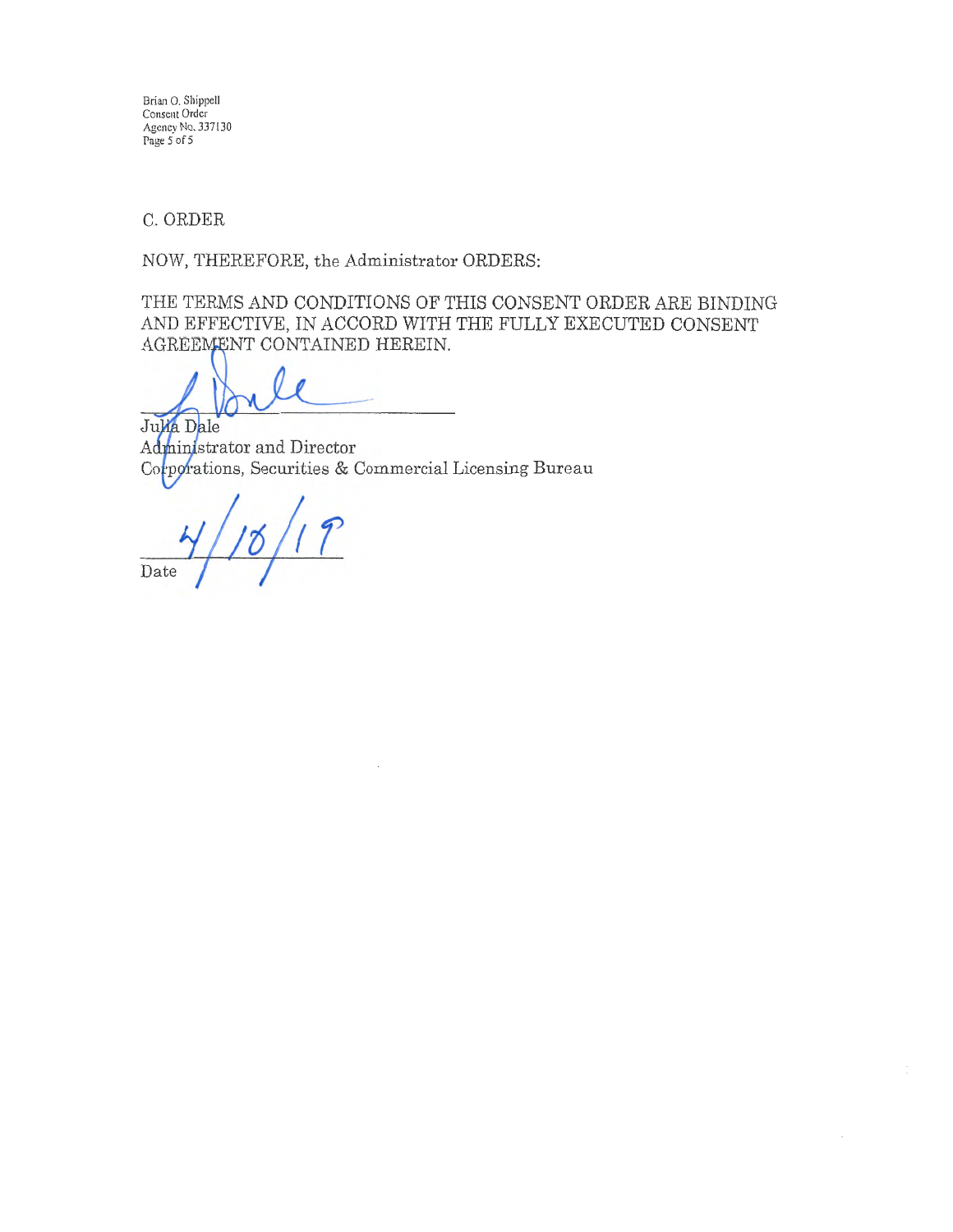#### **STATE OF MICHIGAN DEPARTMENT OF LICENSING AND REGULATORY AFFAIRS CORPORATIONS, SECURITIES & COMMERCIAL LICENSING BUREAU**

In the matter of:

Agency No. 337130

BRIAN 0. SHIPPELL CRD# 3061313

Respondent.

I ------------Issued and entered This  $2\frac{1}{2}$  day of February, 2019

#### **NOTICE OF INTENT TO REVOKE, SUSPEND, CONDITION, OR LIMIT SECURITIES AGENT REGISTRATION**

### **I. RELEVANT FACTS AND APPLICABLE LAW.**

Relevant information and statutory provisions, under the Michigan Uniform Securities Act (2002), 2008 PA 551, as amended, MCL 451.2101 *et seq* (the "Securities Act"):

- 1. Brian 0. Shippell (CRD#3061313, "Respondent") is an individual who resides in the State of Michigan. Respondent is presently registered in Michigan as a securities agent through PFS Investments, Inc. (CRD#10111), a Michigan-registered broker-dealer.
- 2. The Corporations, Securities & Commercial Licensing Bureau ("the Bureau") within the Department of Licensing and Regulatory Affairs conducted an audit of various PFS Investments, Inc. branch offices in Michigan, including the branch office where Respondent is employed.
- 3. The Bureau requested, and Respondent provided a personal balance sheet in the course of the audit. The balance sheet submitted by Respondent showed that his liabilities exceed his assets. The Administrator finds that Respondent is insolvent because his liabilities exceed his assets.
- 4. The Director of the Bureau ("Administrator") has reviewed materials regarding Respondent's financial condition as it relates to his registration as an agent under the Securities Act. The Administrator has determined that it is authorized, appropriate, and in the public interest to revoke, suspend, condition, or limit Respondent's securities agent registration.
- 5. Section 412(2) of the Securities Act, MCL 451.2412(2), states in relevant part:

If the administrator finds that the order is in the public interest and subsection  $(4)$ authorizes the action, an order under this act may revoke, suspend, condition, or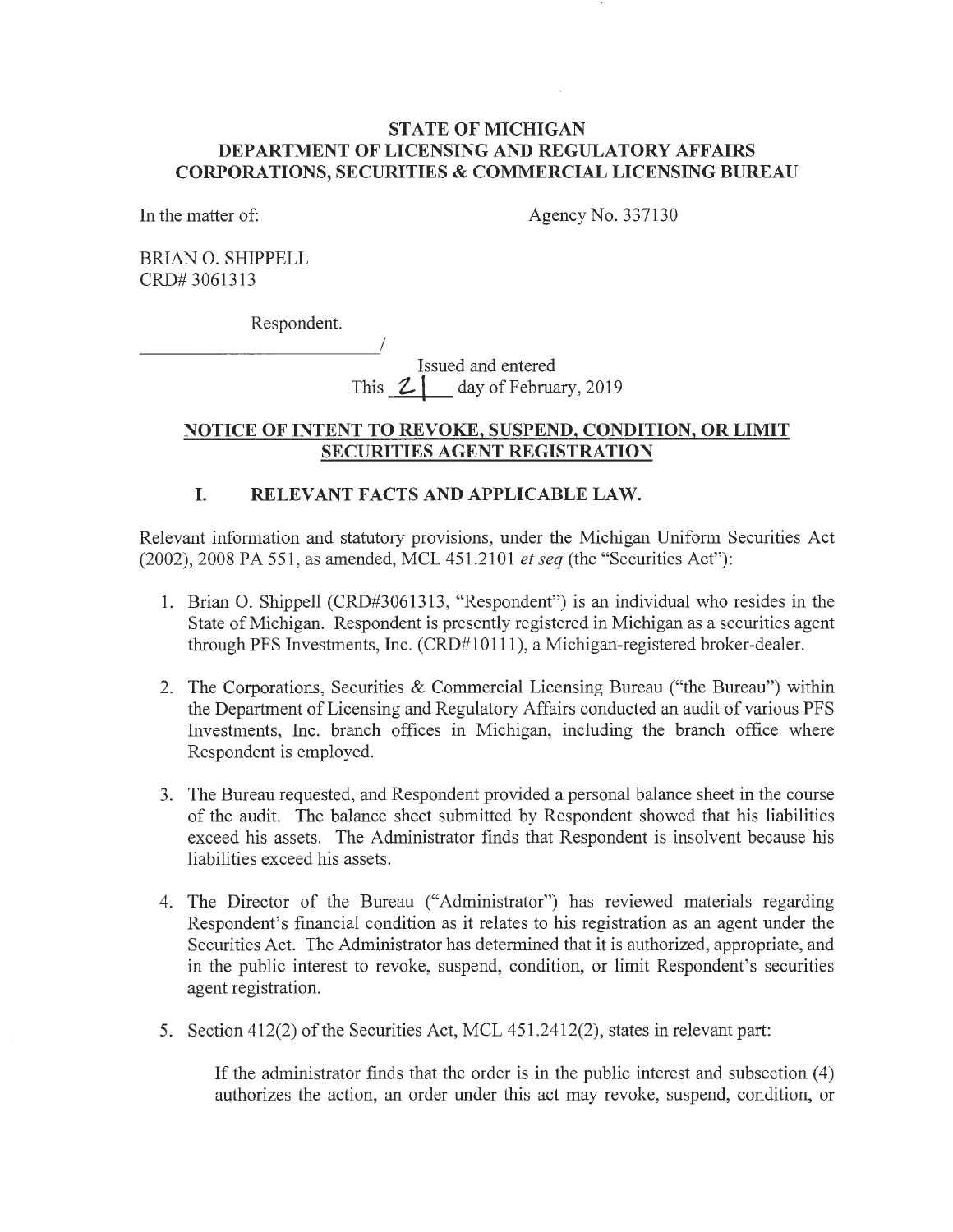limit the registration of a registrant and if the registrant is a broker-dealer or investment adviser, of a partner, officer, director, or a person having a similar status or performing similar functions, or a person directly or indirectly in control of the broker-dealer or investment adviser. ..

6. Section 412(4) of the Securities Act, MCL 451.2412(4) states in relevant part:

(4) A person may be disciplined under subsections (1) to (3) if any of the following apply to the person:

\*\*\*

(g) The person is insolvent, either because the person's liabilities exceed the person's assets or because the person cannot meet the person's obligations as they mature. The administrator shall not enter an order against an applicant or registrant under this subdivision without a finding of insolvency as to the applicant or registrant...

7. Section 412(7) of the Securities Act, MCL 451.2412(7), states:

 $(7)$  Except under subsection  $(6)$ , an order shall not be issued under this section unless all of the following have occurred:

- (a) Appropriate notice has been given to the applicant or registrant.
- (b) Opportunity for hearing has been given to the applicant or registrant.
- ( c) Findings of fact and conclusions of law have been made on the record pursuant to the administrative procedures act of 1969, 1969 PA 306, MCL 24.201 to 24.328.
- 8. The Administrator may revoke, suspend, condition, or limit Respondent's securities agent registration pursuant to section 412(2) of the Securities Act, MCL 451.2412(2), because it is in the public interest, and because:
	- A. Respondent is insolvent because his liabilities exceed his assets, giving the Administrator cause to issue an order under sections  $412(2)$  and  $412(4)(g)$  of the Securities Act, MCL 451.2412(2) and MCL 451.2412(4)(g).

#### **II. ORDER.**

The Administrator finds that this ORDER is authorized, appropriate, and in the public interest based on the above-cited facts and law.

IT IS ORDERED as follows:

1. The Administrator intends TO REVOKE, SUSPEND, CONDITION, OR LIMIT THE SECURITIES AGENT REGISTRATION OF BRIAN 0. SHIPPELL under section 412(2) of